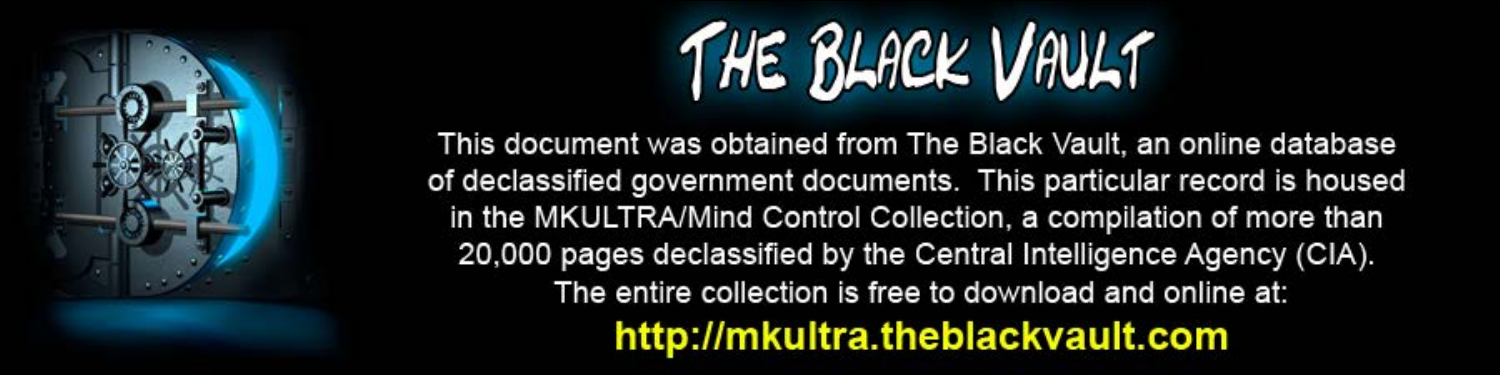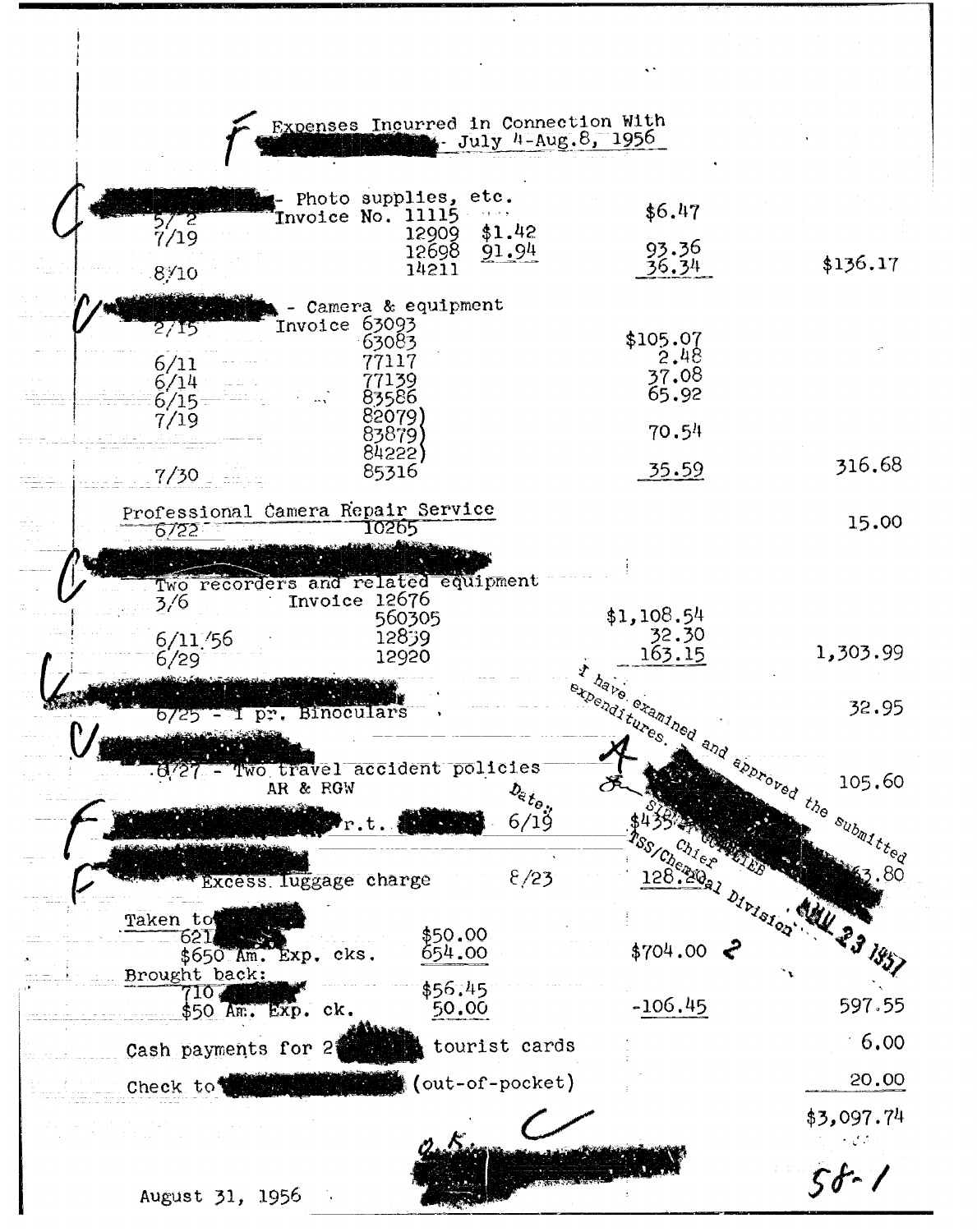$\zeta$  , gsor is or  $-55 -$ .<br>Особенно в сервение просто в 20 соедине се на население са се при изгледиша обоснование и супите первым в смет<br>Основно соедино светственно в нече в необносте на более становкого передотка светских у превоздукци, ходер,  $\mathcal{L}_1$ , 58  $7080.00$  $2,080.40$ ilian an 3 APR Severe ", fell 58  $\mathcal{Z}$  and  $\mathcal{Z}$  both  $\mathcal{D}$ . <u>ranggo gayan mga sasang sa</u> <u> 2020 - 2020 - 2020 - 2020 - 2020 - 2020 - 2020 - 20</u> ilaa aasta targi oo waxay ku dhamka ا<br>اموا با عظیم میں ایس ایا امارے میں ایک اور ایا جو ایک سوالها والمتاريخ وأوجبوه والمتماس والاجاز ر<br>موالي و در ايران است. an bandar a gcomhadair an tand and the RECEIPT Receipt is hereby acknowledged of the following two checks: Cashier's check No. DM 35619, dated April 12, 1956, in the amount of \$2,000.00, drawn on the 2000 and the set payable to the Treasurer's check No. 61730, dated April 12, 1956, in the amount of \$80.00, drawn on the payable to the 17 Upr Sb a sa sala Date: <u> Alexandro Alexandro de Alexandro de Alex</u> an an t-ainm ann an 1992.<br>An t-ainm an t-ainm a' bhaile an t-ainm an t-ainm  $16$  $58 - 1$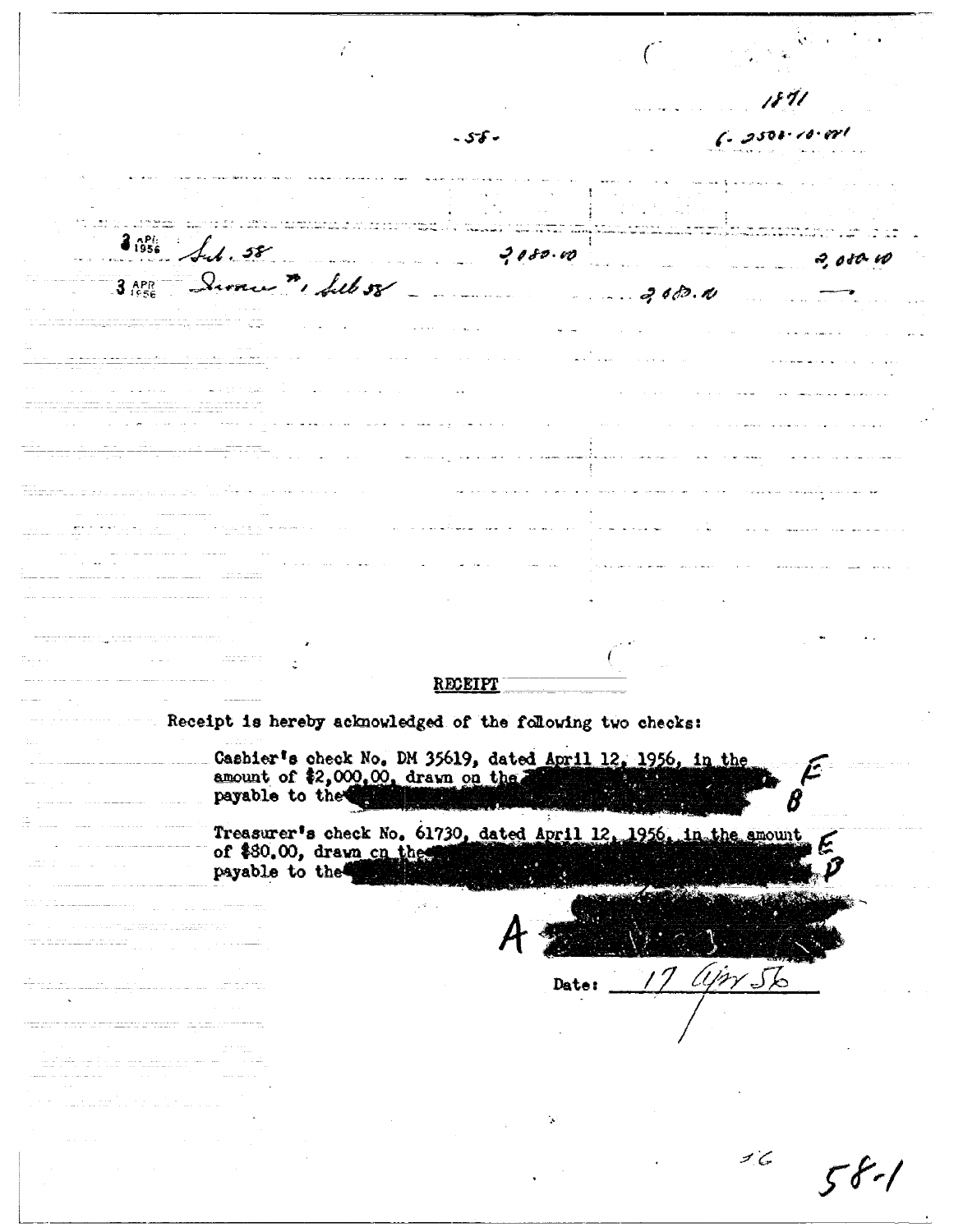23 March 1956

MEMERANDUM FOR: CHIEF, FINANCE DIVISION TSS/Budget Officer **VIAt** MEULIRA Subproject 58, Invoice #1  $SUBJ\mathcal{T}2$ Allotment 5-2502-10-001 1. Invoice No. 1 is attached covering the above subproject. This is a final invoice. It is requested that payment be made as follows: One caphier's check in the amount of \$2,000.00 drawn on a there and one check in the amount of \$80.00 bank, Both checks are to be mode pay drawn on a able to the 2. The above checks should be forwarded to Chief, TSS/Chemical Division, through TSS/Budget Officer, no later than 11 April 1956. aalinna a 3. The total of the above checks represents the entire amount of this subproject. It is requested, therefore, that Subproject 53 be closed. I CERTIFY THAT FUNDS ARE AUTILIABLE. **OSHOATICIN REFERENCE No. 1871** CHARGE TO ALLUMENT N  $\leftarrow$   $\leftarrow$  2502-10-10 **ZURPCRIZING OFFICER** Acting Chief  $\label{eq:2.1} \begin{split} \mathcal{L}_{\text{max}}(\mathbf{r}) = \frac{1}{2} \mathcal{L}_{\text{max}}(\mathbf{r}) \mathcal{L}_{\text{max}}(\mathbf{r}) \\ \mathcal{L}_{\text{max}}(\mathbf{r}) = \frac{1}{2} \mathcal{L}_{\text{max}}(\mathbf{r}) \mathcal{L}_{\text{max}}(\mathbf{r}) \mathcal{L}_{\text{max}}(\mathbf{r}) \end{split}$ SS/Chamical Division CHECK#M3549R Attachments: THE AMOUNT OF \$2000 REGENVEN. 16 APM Invoice & Certifications Distribution: Orig  $k$  2 - Addressee and the state of the state of the  $1 -$  Comptroller CHECK#\$1730 .: THE AMOUNT  $$D^{\infty}$$ RECEIVEG.16A المستعمل والمستعمل أأنام والمساعد , which is a simple companion of the set of the simulation of the  $\alpha$ **AND OPFICER** Allini. 5891 T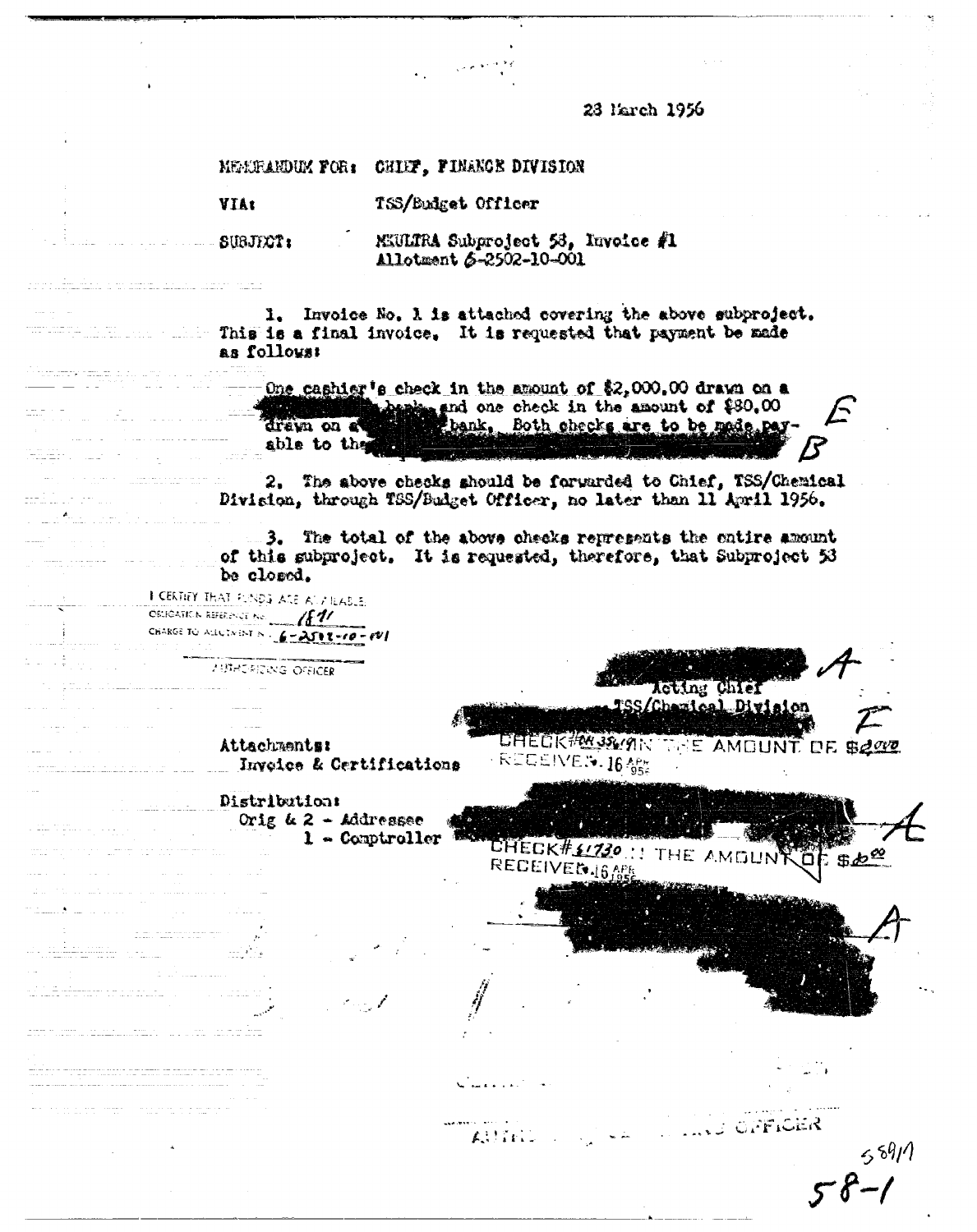| INVOICE<br>\$2,080.00<br>For Services<br><b>CERTIFICATIONS</b><br>(1) It is hereby certified that this is Invoice 1 applying to<br>MKULTRA Subproject 53, that performance is satisfactory, that<br>the services are being accomplished in accordance with mutual<br>sumercements, that a detailed agenda of the payments and receipts<br>is on file in TSS/CD, that this bill is just and correct and<br>that payment thereof has not yet been made.<br>Acting Chief<br>TSS/Chemical Division<br>and the state of the manufacturer of the<br>Date:<br>and <b>C</b> ha<br>(2) It is hereby certified that this invoice applies to MKULTRA<br>Subproject 58, which was duly approved, and that the project is being carried out in accordance with the memorandum dated 13 April<br>1953, from the DCI to the DD/A, and the extension of this authority<br>in subsequent memoranda. |  |
|------------------------------------------------------------------------------------------------------------------------------------------------------------------------------------------------------------------------------------------------------------------------------------------------------------------------------------------------------------------------------------------------------------------------------------------------------------------------------------------------------------------------------------------------------------------------------------------------------------------------------------------------------------------------------------------------------------------------------------------------------------------------------------------------------------------------------------------------------------------------------------|--|
|                                                                                                                                                                                                                                                                                                                                                                                                                                                                                                                                                                                                                                                                                                                                                                                                                                                                                    |  |
|                                                                                                                                                                                                                                                                                                                                                                                                                                                                                                                                                                                                                                                                                                                                                                                                                                                                                    |  |
|                                                                                                                                                                                                                                                                                                                                                                                                                                                                                                                                                                                                                                                                                                                                                                                                                                                                                    |  |
|                                                                                                                                                                                                                                                                                                                                                                                                                                                                                                                                                                                                                                                                                                                                                                                                                                                                                    |  |
|                                                                                                                                                                                                                                                                                                                                                                                                                                                                                                                                                                                                                                                                                                                                                                                                                                                                                    |  |
|                                                                                                                                                                                                                                                                                                                                                                                                                                                                                                                                                                                                                                                                                                                                                                                                                                                                                    |  |
|                                                                                                                                                                                                                                                                                                                                                                                                                                                                                                                                                                                                                                                                                                                                                                                                                                                                                    |  |
|                                                                                                                                                                                                                                                                                                                                                                                                                                                                                                                                                                                                                                                                                                                                                                                                                                                                                    |  |
| <del>die Beeldige vo</del> r die Staatsman van die Stad                                                                                                                                                                                                                                                                                                                                                                                                                                                                                                                                                                                                                                                                                                                                                                                                                            |  |
| Research Director<br>Date:                                                                                                                                                                                                                                                                                                                                                                                                                                                                                                                                                                                                                                                                                                                                                                                                                                                         |  |

 $\mathcal{O}(\mathcal{F})$  ,  $\mathcal{O}_\mathcal{F}$ 

See <mark>jaar as se</mark>

 $\sim$ 

 $\frac{1}{\sqrt{2}}\frac{1}{\sqrt{2}}\frac{1}{\sqrt{2}}\frac{1}{\sqrt{2}}\frac{1}{\sqrt{2}}\frac{1}{\sqrt{2}}\frac{1}{\sqrt{2}}\frac{1}{\sqrt{2}}\frac{1}{\sqrt{2}}\frac{1}{\sqrt{2}}\frac{1}{\sqrt{2}}\frac{1}{\sqrt{2}}\frac{1}{\sqrt{2}}\frac{1}{\sqrt{2}}\frac{1}{\sqrt{2}}\frac{1}{\sqrt{2}}\frac{1}{\sqrt{2}}\frac{1}{\sqrt{2}}\frac{1}{\sqrt{2}}\frac{1}{\sqrt{2}}\frac{1}{\sqrt{2}}\frac{1}{\sqrt{2}}$ 

.<br>Timot de la

 $58 - 1$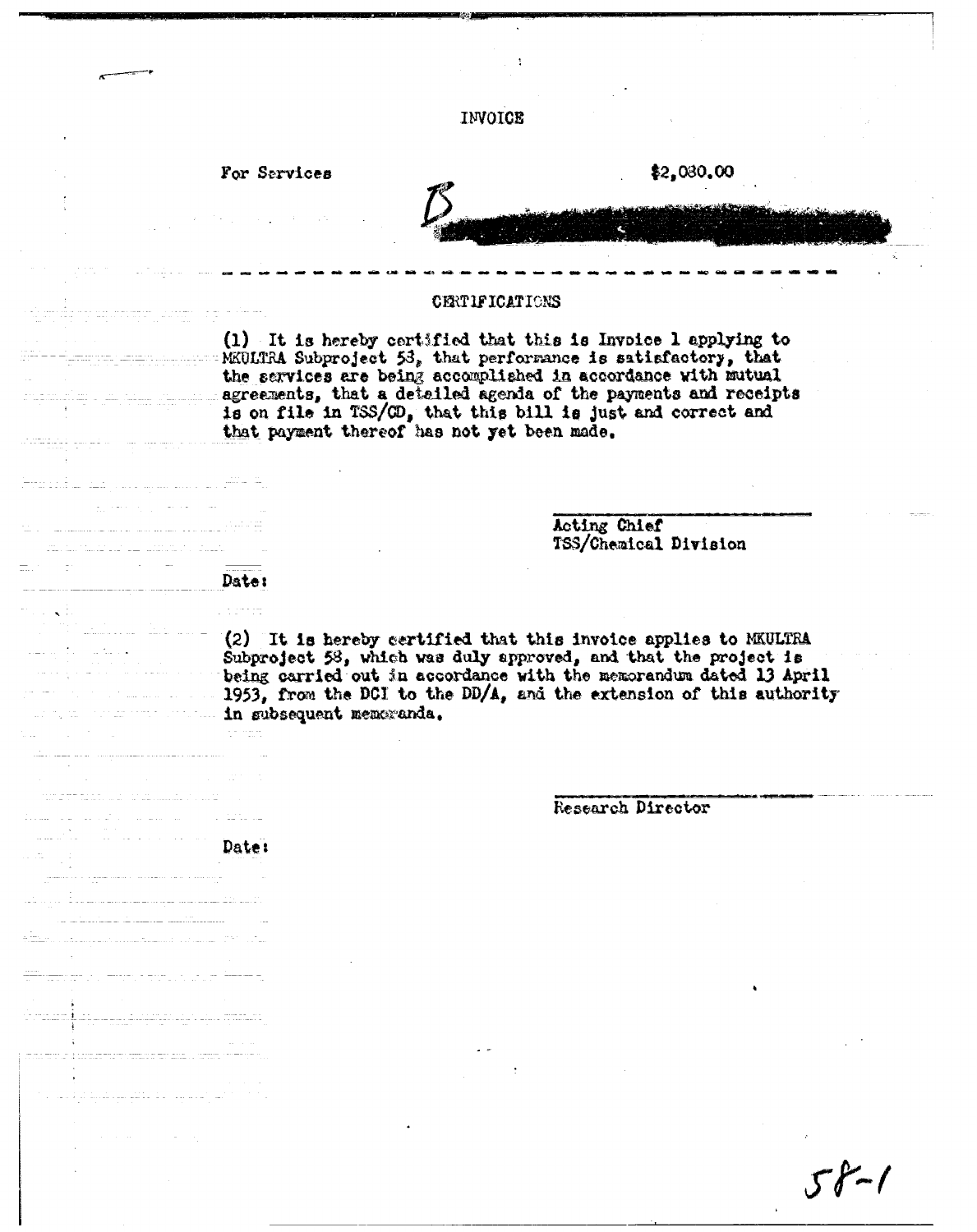21 Farch 1936

| <b>MIXRANDIN FOR1</b> | COMPTROLLER            |  |  |
|-----------------------|------------------------|--|--|
| attestion:            | Finance Division       |  |  |
| suluit:               | PEULTRA, Subproject 53 |  |  |

Under the authority granted in the Memorandus dated 13 April 1953 from the DCI to the DD/A, and the extension of this authority in gubsequent memoranda, Subproject 58 has been approved, and \$2,030.00 of the over-all Project MUUSEA funds has been obligated to cover the subproject's expenses and should be charged to Allotnent 6-2502-10-001.

<u>tatinë celet</u> TOS/Chemical Division

I CERTIFY THAT FUNDS ARE AVAILABLE: OBJOATION RETIRICE No. 4821 CHARGE TO ALLOTHENT No.  $6 - 3582 - 78 - 601$ 

AULIOREING OFFICER

## APPROVED FOR OBLIGATION **GP FUNDS:**

**Lessarch Director** 

## Date:

 $\mathcal{L}_{\text{max}}$  and  $\mathcal{L}_{\text{max}}$ 

and the company

ta kalendar memberikan di dengan ba

<u>serengan bahasa perangan berasa pada </u>

Distribution: Crig & 2 - Addressee

 $\sim$ 

 $1 - TSS/CC$  $-T$  = TSS/FASB  $1 - TSS/SRB$  $2 - TSS/CD$ 

 $(26 \text{ March } 1956)^{157}$  22  $TSS/CD$ 

 $\mathbb{Z}$   $\{11\}$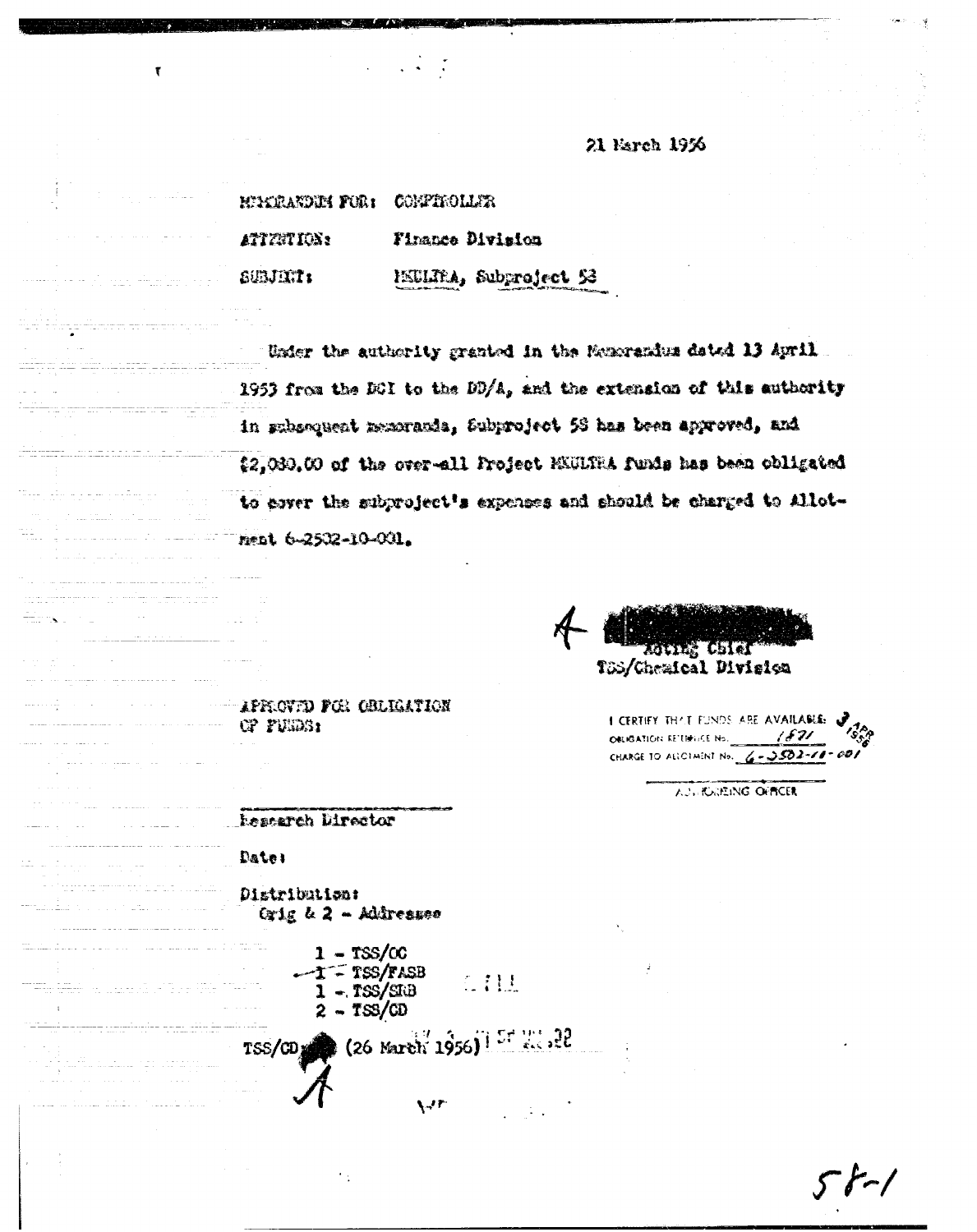Downgraded; to: CONTUCTINAL by authority of: 187475 date: June 1977

**Protinent Service Port and Service** 

**DRAFT** 

E2 IMPDET; CL BY 187475

21 March 1956

MEMORANDUM FOR: THE RECORD

SUBJECT:

MKULTRA, Subproject 53

Project:

1. The purpose of this project is to furnish funds for the partial support of an expedition headed by Mr. xpedition headed by Mr. 2007 and collecting<br>If for the purpose of studying and collecting to the hallucinogenic species of mushrooms of interest to TSS/CD. The expedition will take place in June and July of 1956 and will be accompanied by the section of a cleared TSS contractor. Other Other. support for this project is derived from the and his associates, the ( Mr .1 b, and others.

is uncleared and unwitting of U.S. Government  $Mr.$ interest in his project. He was approached under the cover of the and has applied to that organization for a grant-inaid. He appears to be a person capable of considerable responsibility as indicated by his handling of three previous expeditions of this type and his position as a vice president of ( ، Mr Thas agreed in writing to furnish a summary accounting of his expenditures and to return any unused funds to the

3. Because of the unwitting status of the chief investigator in this project no documentation or further financial controls besides the summary accounting will be asked of Mr. Any technical reports of the operation will be furnished by Dr.

The total cost of the grant to Mr. 4.  $\ddagger$ will not exceed.  $2,000,00$  for a period of one year beginning I April 1956. To this must be added the four percent service charge due the thus the total cost of the project will not exceed \$2,030.00. Charges should be made against Allotment No. 6-2502-10-001.

In view of the fact that the principal investigator is unwitting of government interest, the requirements for a Memorandum of Agreement will waived.

APPROVED FOR OBLIGATION OF FUNDS:

date:  $\zeta$ 

**June** 

1257

 $\frac{5}{5}$ 

187475

INFDET;

ទ្ទ

 $\mathbf{z}$ 

187475

**Dobartshod** catroduce

ိုင္ပံ

**Research Director** 27. iUS. Date:

Distribution: Original Only

Chief, TSS/Chemical Division

 $58 - 2$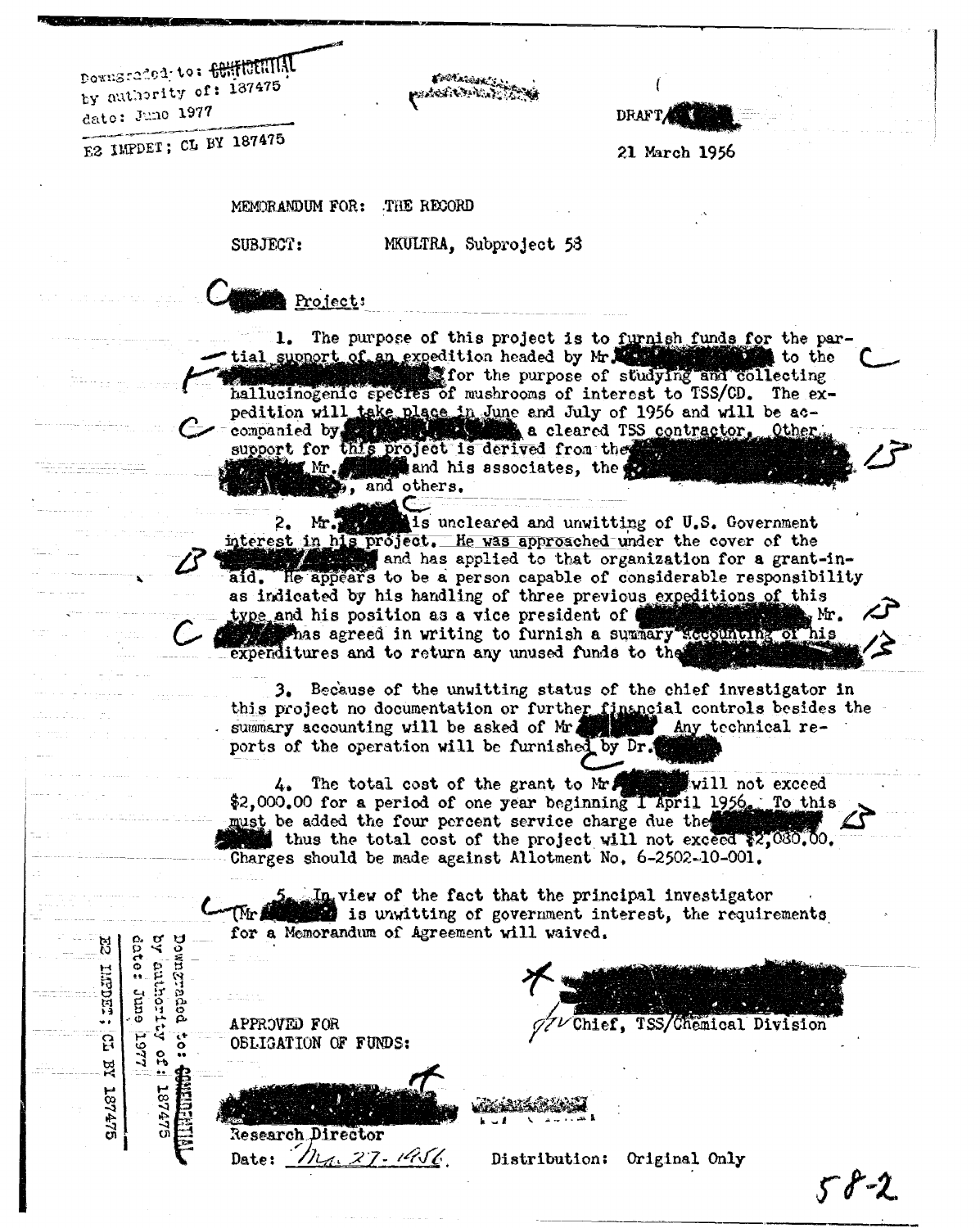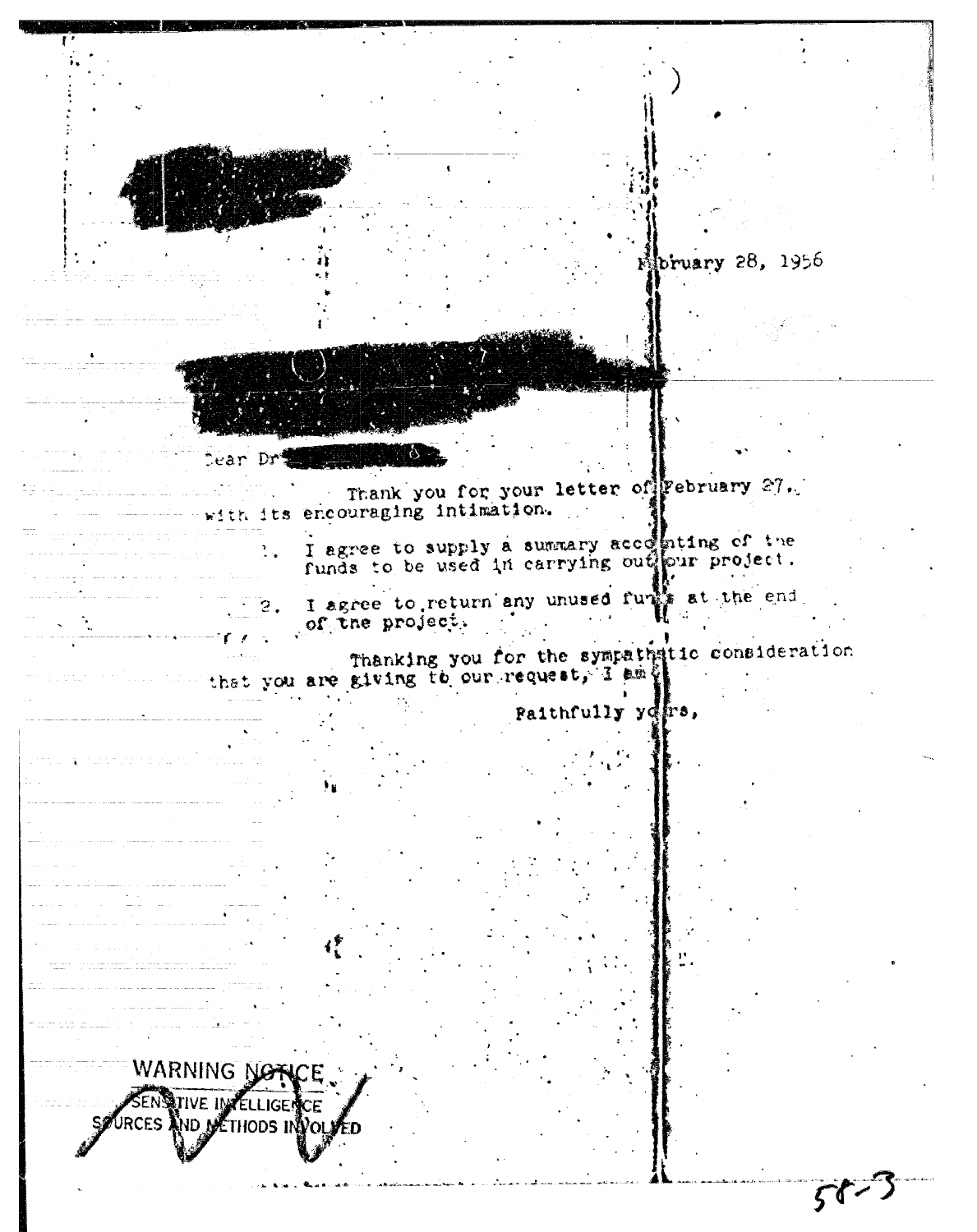$\frac{1}{2}$  ,  $\frac{1}{2}$  ,  $\frac{1}{2}$  ,  $\frac{1}{2}$  ,  $\frac{1}{2}$  ,  $\frac{1}{2}$ MCCOLCERN

 $\sum$ 

MATH SAPPOINT 58

 $\label{eq:1} \begin{array}{lllllllll} \alpha_{\rm{max}} & \alpha_{\rm{max}} & \alpha_{\rm{max}} & \alpha_{\rm{max}} \\ \alpha_{\rm{max}} & \alpha_{\rm{max}} & \alpha_{\rm{max}} \end{array}$ 

 $\cdots$  .  $\cdots$ 

s.<br>Saidh

| Date of Original<br>再程序网络连线电盘控制机 | <b>Partui</b> | Da br<br>- Construct - - 松仁神宗 赵 - - Foxylvan | Lileturat             | $l$ ຫານ $t$ $ct'$<br><b>Chairman</b> |
|----------------------------------|---------------|----------------------------------------------|-----------------------|--------------------------------------|
| $37$ Man 56 10pr 57              |               |                                              | $6 - 2502 - 10 - 001$ | 2080.00                              |
|                                  |               |                                              |                       |                                      |
|                                  |               |                                              |                       |                                      |
|                                  |               |                                              |                       |                                      |
| (委託)と始めない                        | 否定的方法法        |                                              |                       | "需要的法治情",也有                          |

|                                                                                                          | 医心脏病 计数据库 医心脏病 医心脏病 医心脏 | and the company of the company of the |
|----------------------------------------------------------------------------------------------------------|-------------------------|---------------------------------------|
|                                                                                                          |                         |                                       |
| it in 2.1.<br>25 Metatri Nord (en 2008), De Kliman was de Salar Groen was alle Baldesse monumentale rapp |                         |                                       |
|                                                                                                          |                         |                                       |
|                                                                                                          |                         |                                       |
|                                                                                                          |                         |                                       |

|  | at a compositor de la participat.<br>La participata construir a la participata de la participata de la participata de la participata de la particip |  |
|--|-----------------------------------------------------------------------------------------------------------------------------------------------------|--|
|  |                                                                                                                                                     |  |
|  |                                                                                                                                                     |  |
|  |                                                                                                                                                     |  |
|  |                                                                                                                                                     |  |
|  |                                                                                                                                                     |  |
|  |                                                                                                                                                     |  |
|  |                                                                                                                                                     |  |
|  |                                                                                                                                                     |  |
|  |                                                                                                                                                     |  |
|  |                                                                                                                                                     |  |
|  |                                                                                                                                                     |  |
|  |                                                                                                                                                     |  |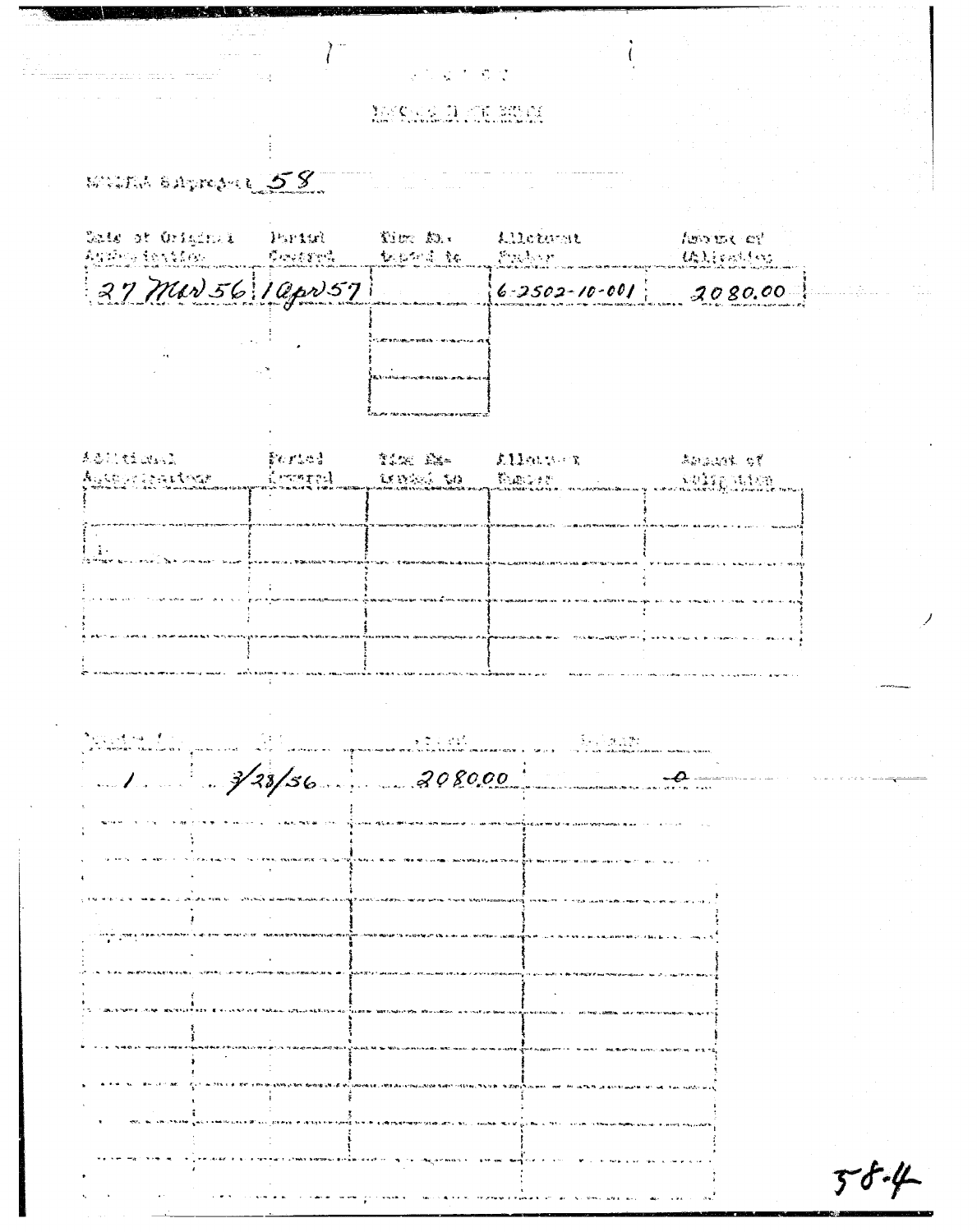